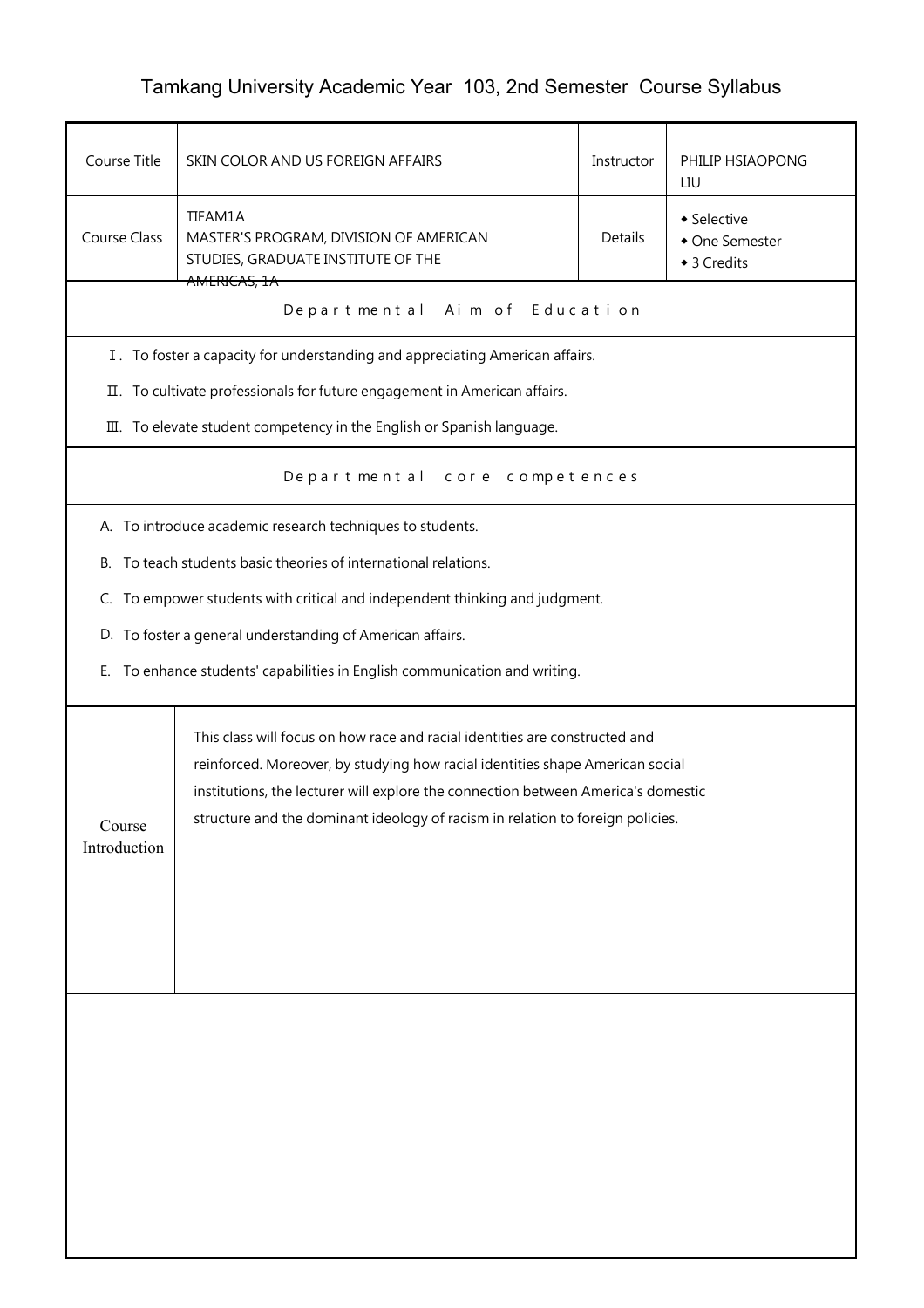## The Relevance among Teaching Objectives, Objective Levels and Departmental core competences

| I.Objective Levels (select applicable ones) : |                |                                     |                           |
|-----------------------------------------------|----------------|-------------------------------------|---------------------------|
| (i) Cognitive Domain : C1-Remembering,        |                | $C2$ -Understanding,                | $C3$ -Applying,           |
|                                               | C4-Analyzing,  | $C5$ -Evaluating,                   | C6-Creating               |
| (ii) Psychomotor Domain : P1-Imitation,       |                | P2-Mechanism,                       | P3-Independent Operation, |
|                                               |                | P4-Linked Operation, P5-Automation, | P6-Origination            |
| (iii) Affective Domain : Al-Receiving,        |                | $A2$ -Responding,                   | A3-Valuing,               |
|                                               | A4-Organizing, | A5-Charaterizing,                   | A6-Implementing           |

II.The Relevance among Teaching Objectives, Objective Levels and Departmental core competences :

- (i) Determine the objective level(s) in any one of the three learning domains (cognitive, psychomotor, and affective) corresponding to the teaching objective. Each objective should correspond to the objective level(s) of ONLY ONE of the three domains.
- (ii) If more than one objective levels are applicable for each learning domain, select the highest one only. (For example, if the objective levels for Cognitive Domain include C3,C5,and C6, select C6 only and fill it in the boxes below. The same rule applies to Psychomotor Domain and Affective Domain.)
- (iii) Determine the Departmental core competences that correspond to each teaching objective. Each objective may correspond to one or more Departmental core competences at a time. (For example, if one objective corresponds to three Departmental core competences: A,AD, and BEF, list all of the three in the box.)

|                |                                                                                                                    | Relevance               |                                        |                       |  |  |
|----------------|--------------------------------------------------------------------------------------------------------------------|-------------------------|----------------------------------------|-----------------------|--|--|
| No.            | <b>Teaching Objectives</b>                                                                                         | Objective<br>Levels     | Departmental core<br>competences       |                       |  |  |
| $\mathbf{1}$   | Examining different racial groups in the US.                                                                       | C <sub>2</sub>          | ABCDE                                  |                       |  |  |
| 2              | What is the political influence of American racial and ethnic groups<br>in shaping this nation's foreign policy    | C4                      | <b>ABCDE</b>                           |                       |  |  |
|                | Teaching Objectives, Teaching Methods and Assessment                                                               |                         |                                        |                       |  |  |
| No.            | <b>Teaching Objectives</b>                                                                                         | <b>Teaching Methods</b> | Assessment                             |                       |  |  |
| $\mathbf 1$    | Examining different racial groups in<br>the US.                                                                    | Lecture, Discussion     | Written test, Report,<br>Participation |                       |  |  |
| $\overline{2}$ | What is the political influence of<br>American racial and ethnic groups in<br>shaping this nation's foreign policy | Lecture, Discussion     | Participation                          | Written test, Report, |  |  |
|                |                                                                                                                    |                         |                                        |                       |  |  |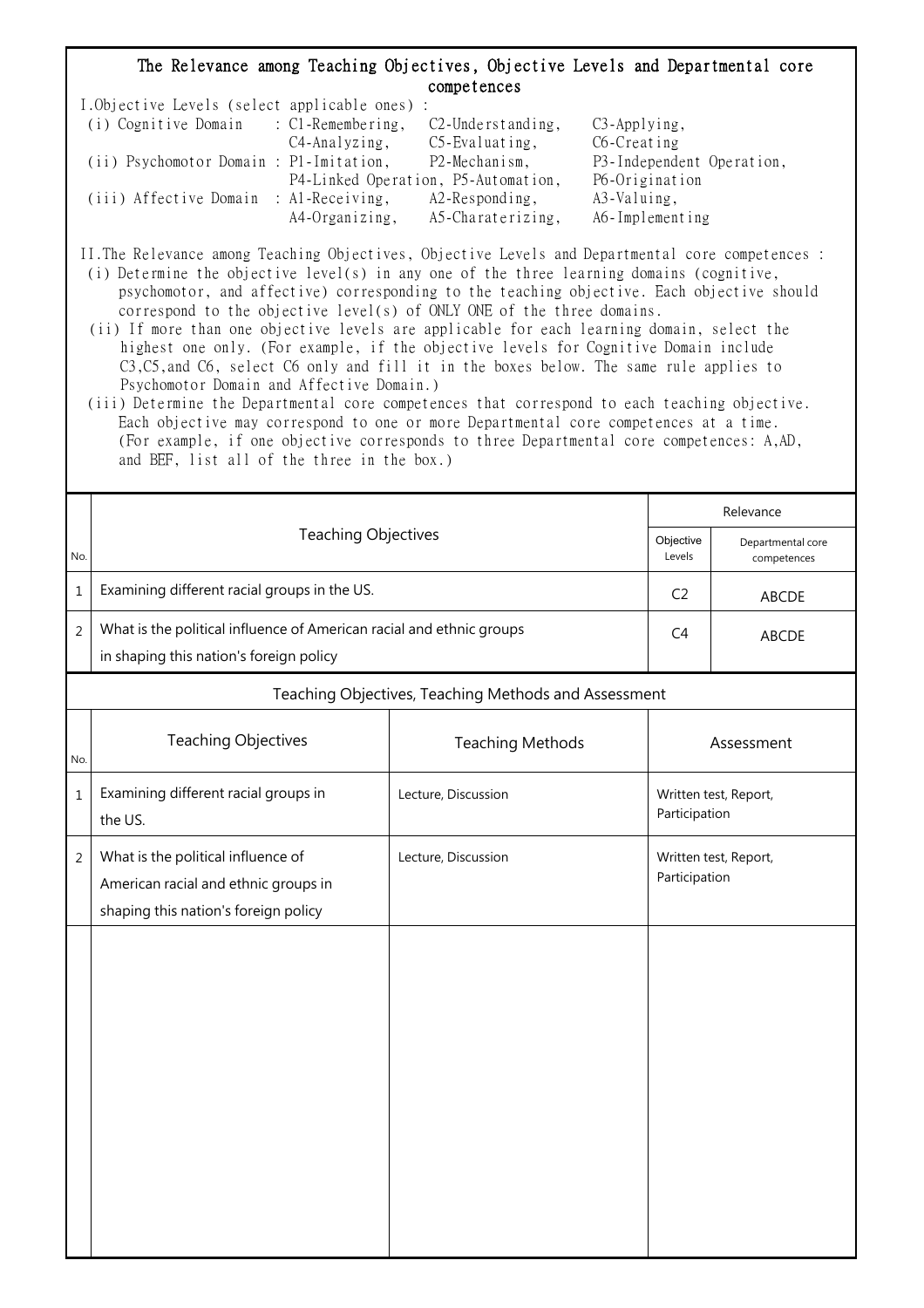| This course has been designed to cultivate the following essential qualities in TKU students |                               |                                                 |                                                                                                                                                               |  |  |  |
|----------------------------------------------------------------------------------------------|-------------------------------|-------------------------------------------------|---------------------------------------------------------------------------------------------------------------------------------------------------------------|--|--|--|
| Essential Qualities of TKU Students                                                          |                               |                                                 | Description                                                                                                                                                   |  |  |  |
| $\blacklozenge$ A global perspective                                                         |                               |                                                 | Helping students develop a broader perspective from which to<br>understand international affairs and global development.                                      |  |  |  |
| $\Diamond$ Information literacy                                                              |                               |                                                 | Becoming adept at using information technology and learning<br>the proper way to process information.                                                         |  |  |  |
| $\Diamond$ A vision for the future                                                           |                               |                                                 | Understanding self-growth, social change, and technological<br>development so as to gain the skills necessary to bring about<br>one's future vision.          |  |  |  |
| $\Diamond$ Moral integrity                                                                   |                               |                                                 | Learning how to interact with others, practicing empathy and<br>caring for others, and constructing moral principles with which<br>to solve ethical problems. |  |  |  |
| ◆ Independent thinking                                                                       |                               |                                                 | Encouraging students to keenly observe and seek out the<br>source of their problems, and to think logically and critically.                                   |  |  |  |
| $\Diamond$ A cheerful attitude and healthy lifestyle                                         |                               |                                                 | Raising an awareness of the fine balance between one's body<br>and soul and the environment; helping students live a<br>meaningful life.                      |  |  |  |
| $\blacklozenge$ A spirit of teamwork and dedication                                          |                               |                                                 | Improving one's ability to communicate and cooperate so as to<br>integrate resources, collaborate with others, and solve<br>problems.                         |  |  |  |
| $\Diamond$ A sense of aesthetic appreciation                                                 |                               |                                                 | Equipping students with the ability to sense and appreciate<br>aesthetic beauty, to express themselves clearly, and to enjoy<br>the creative process.         |  |  |  |
|                                                                                              | Course Schedule               |                                                 |                                                                                                                                                               |  |  |  |
| Week                                                                                         | Date                          | Subject/Topics<br><b>Note</b>                   |                                                                                                                                                               |  |  |  |
| 1                                                                                            | $104/02/24$ ~<br>104/03/01    | Introduction                                    |                                                                                                                                                               |  |  |  |
| 2                                                                                            | $104/03/02 \sim$<br>104/03/08 | <b>Cultural Perspectives of Races</b>           |                                                                                                                                                               |  |  |  |
| 3                                                                                            | $104/03/09$ ~<br>104/03/15    | The Making of White Races                       |                                                                                                                                                               |  |  |  |
| 4                                                                                            | $104/03/16 \sim$<br>104/03/22 | Color Lines: Domestic and International         |                                                                                                                                                               |  |  |  |
| 5                                                                                            | $104/03/23$ ~<br>104/03/29    | Racism and National Development: Indians        |                                                                                                                                                               |  |  |  |
| 6                                                                                            | $104/03/30 \sim$<br>104/04/05 | Racism and National Development: Mexicans       |                                                                                                                                                               |  |  |  |
| 7                                                                                            | $104/04/06$ ~<br>104/04/12    | Racism and National Development: African Slaves |                                                                                                                                                               |  |  |  |
| 8                                                                                            | $104/04/13 \sim$<br>104/04/19 | Darwinism                                       |                                                                                                                                                               |  |  |  |
| 9                                                                                            | $104/04/20$ ~<br>104/04/26    | <b>Asian Policy</b>                             |                                                                                                                                                               |  |  |  |
| 10                                                                                           | $104/04/27$ ~<br>104/05/03    | Quiz 1/field trip                               |                                                                                                                                                               |  |  |  |
| 11                                                                                           | $104/05/04$ ~<br>104/05/10    | Immigration                                     |                                                                                                                                                               |  |  |  |
| 12                                                                                           | $104/05/11 \sim$<br>104/05/17 | Racism during the WWII: Yellow and Blacks       |                                                                                                                                                               |  |  |  |
|                                                                                              |                               |                                                 |                                                                                                                                                               |  |  |  |